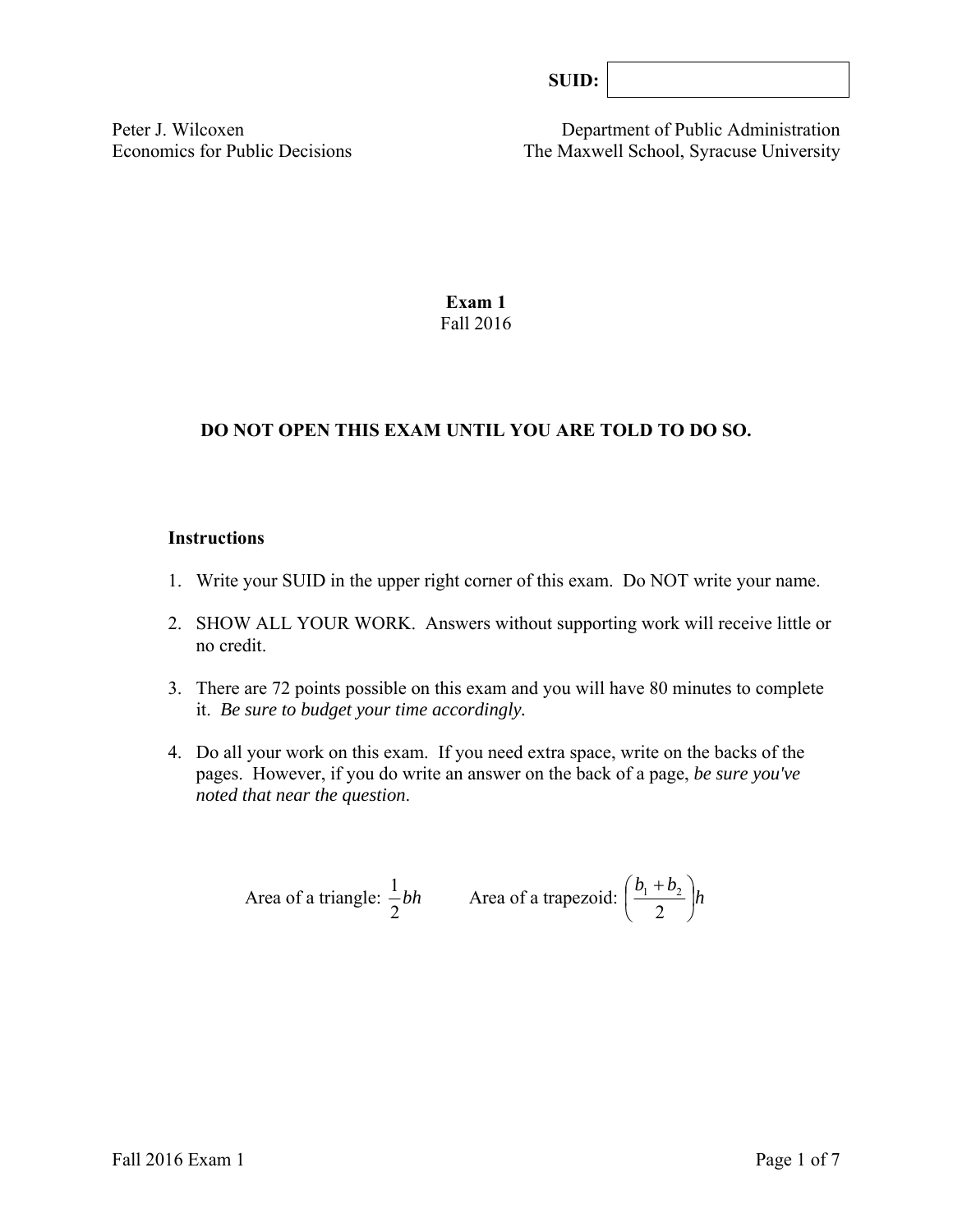# **Part 1 (36 points)**

A good is purchased by 20 type-L people and 10 type-H people, and it is produced by 20 type-X sellers. The willingness to pay or accept curves for an individual of each type are shown below.

| Individual type-L buyer:  | $WTPi = 100 - Qli$        |
|---------------------------|---------------------------|
| Individual type-H buyer:  | WTPhi = $50 - (1/5)*Q$ hi |
| Individual type-X seller: | $WTAxi = (1/4)*Qxi$       |

In addition, it is known that type-L people each have an income of \$30,000 per year and that type-H people each have an income of \$80,000 per year.

(a) *12 points.* Please compute:  $\Box$  the market equilibrium price and quantity;  $\Box$  the quantity purchased by an individual buyer of type L; and  $\Box$  the quantity sold by an individual seller.  $\Box$  Illustrate the market equilibrium with an appropriate graph.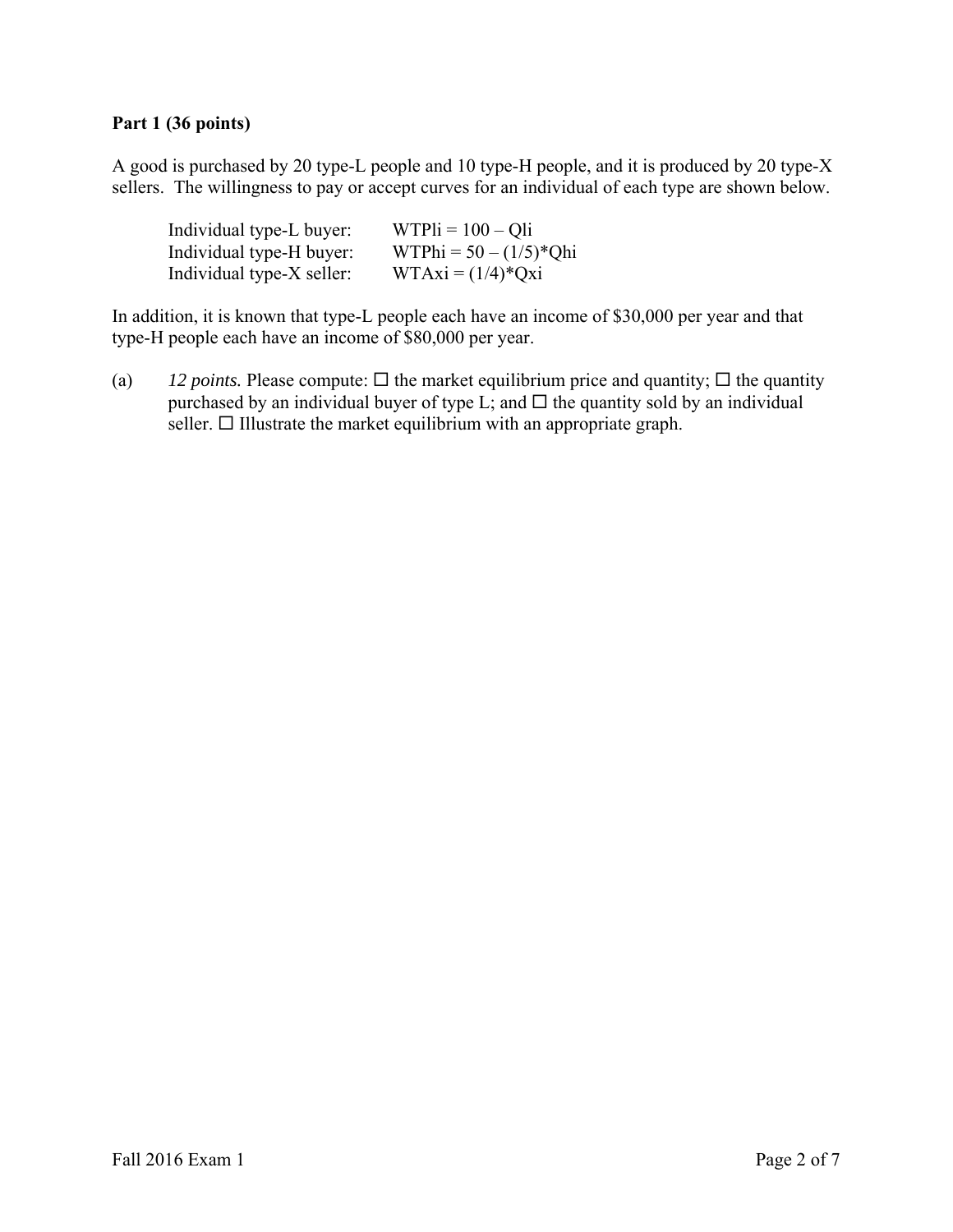# **Part 1, continued**

Now suppose the government announces a tax of \$15 on the good.

(b)  $12 \text{ points. Please compute: } \Box$  the new buyer and seller prices and equilibrium quantity;  $\Box$  the total amount of tax revenue;  $\Box$  the new quantity purchased by an individual buyer of type L;  $\Box$  the new quantity produced by an individual seller;  $\Box$  the change in CS received by an individual buyer of type L; and  $\Box$  the change in PS received by an individual seller.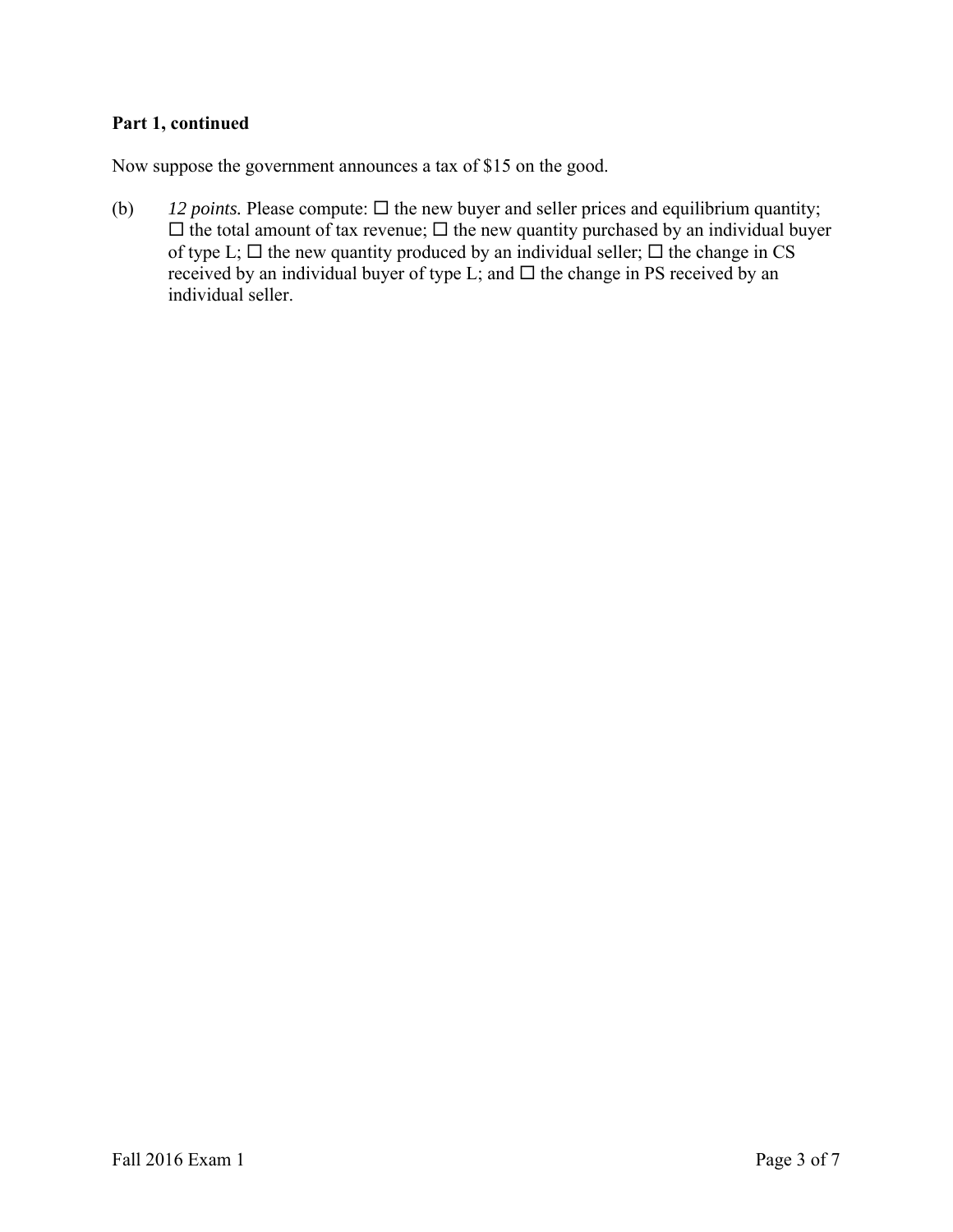# **Part 1, continued**

(c)  $12$  *points.* Finally, please report the following distributional information:  $\Box$  the part of the change in CS for a type L buyer that is a transfer to the government (which is L's tax burden);  $\Box$  the part of the change in CS for a type H buyer that is a transfer to the government (H's tax burden);  $\Box$  indicate whether the tax is regressive or progressive, including any necessary calculations; calculate  $\Box$  the portion of the change in PS for a type X seller that is a transfer to the government (X's tax burden); and finally  $\Box$  verify that sum of all the tax burdens exactly matches the total revenue produced by the tax.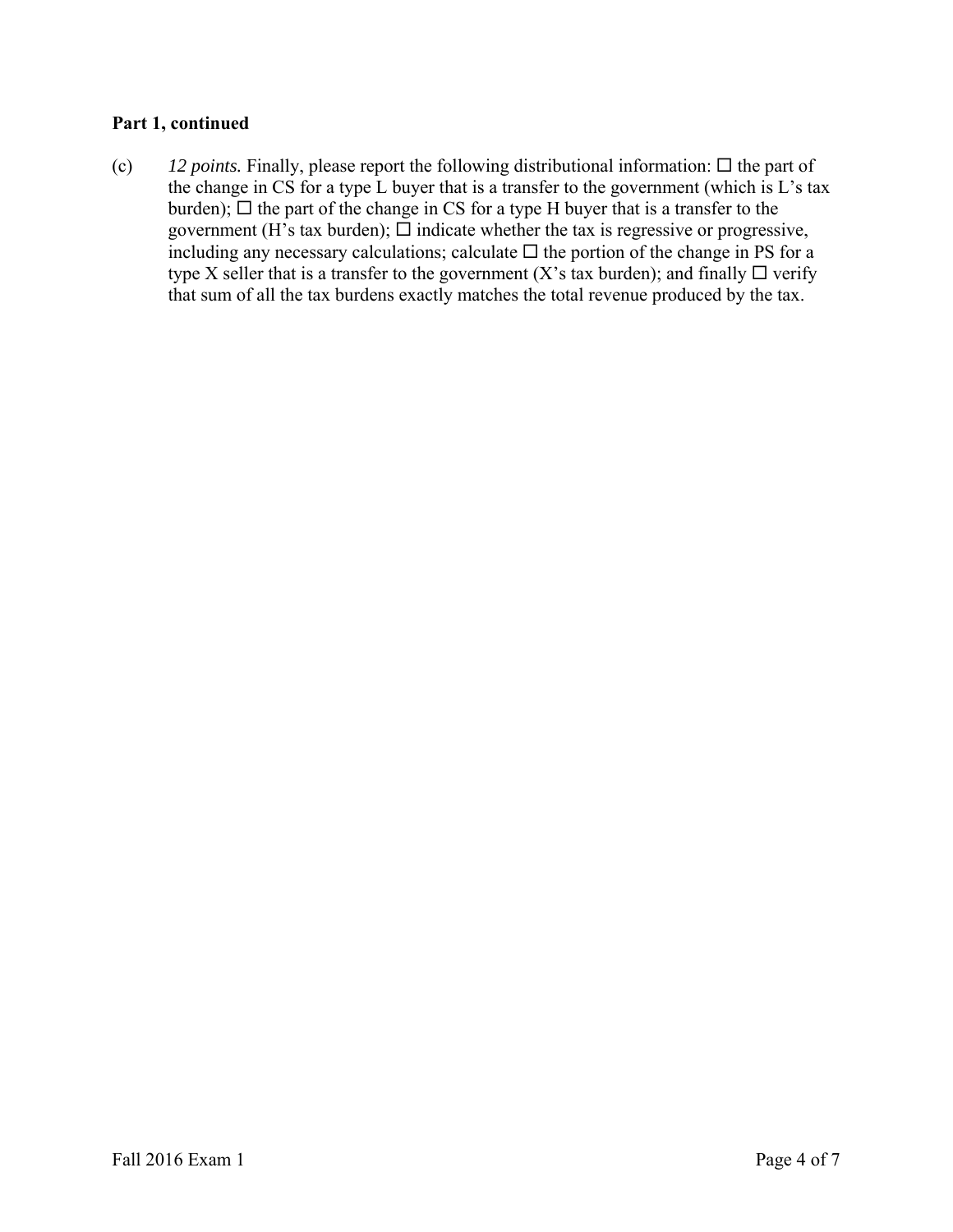# **Part 2 (12 points)**

A domestic industry ("U") facing strong competition from a foreign producer ("F") is asking the government to impose a tariff. At the moment, there is no tariff and domestic production is 1000 units, total consumption is 3000 units, and the market price is \$100. It is known that the supply elasticity for the domestic industry is 1, the foreign producer's supply is perfectly elastic at a  $WTAf = 100$ , and the demand elasticity is -2. The industry would like the government to impose a \$20 tariff.

(a) *12 points*. Please determine what would happen if the tariff were imposed. What will be  $\Box$  the new equilibrium price and total quantity consumed;  $\Box$  the new quantities produced by U and F;  $\Box$  the change in CS;  $\Box$  the change in government revenue; and  $\Box$  the change in PS; and  $\Box$  the change in SS.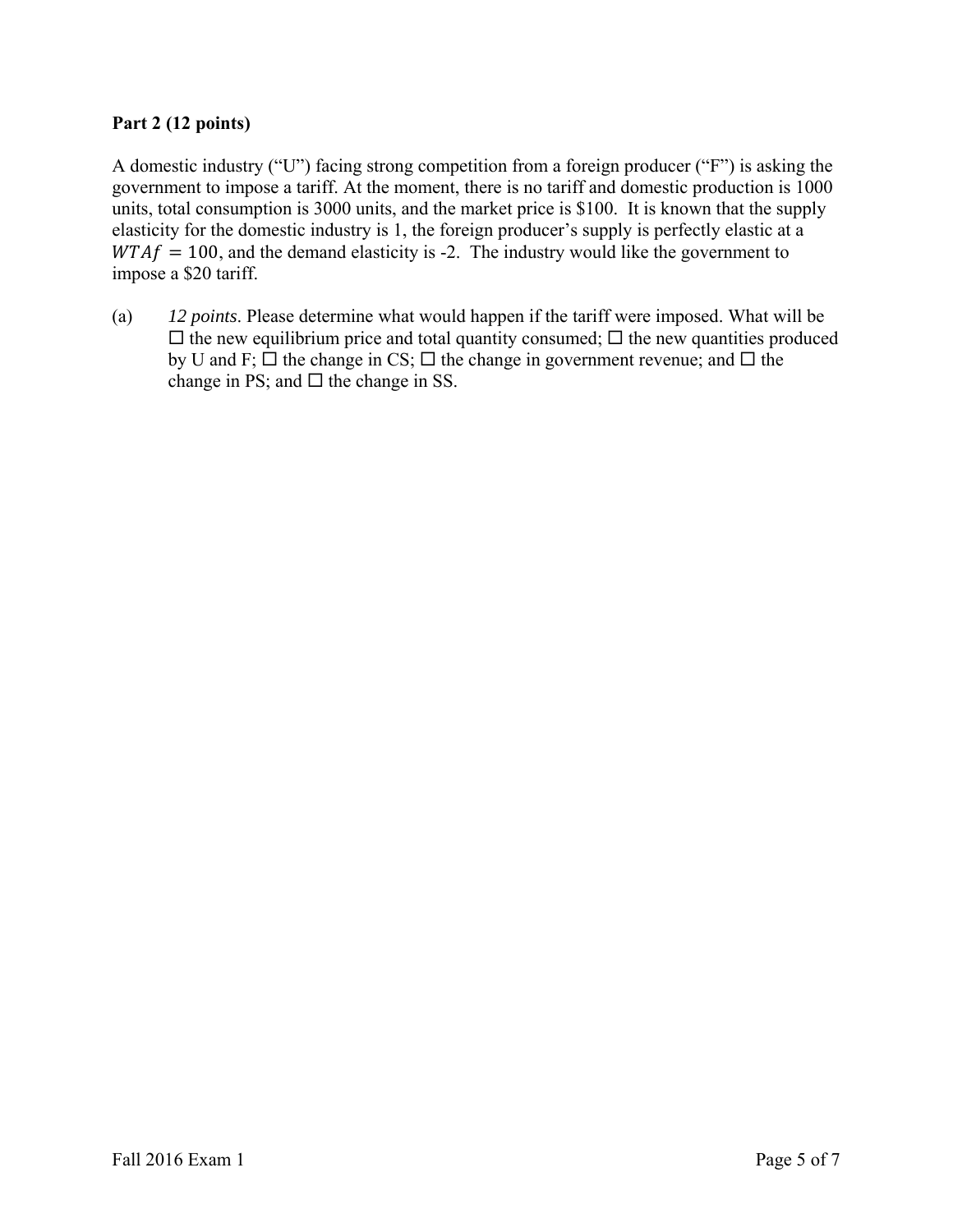## **Part 3 (12 points)**

Suppose that consumption of a good creates a positive externality. The market WTP and WTA curves for the good are given below, as is the marginal benefit curve for the externality. There is initially no tax or subsidy.

 $WTP = 300 - 2 * Q$  $WTA = 3 * Q$  $M$ Bext = 60

(a)  $12$  *points.* Please determine:  $\Box$  the market equilibrium price and quantity in the absence of a policy;  $\Box$  the efficient quantity;  $\Box$  the efficient buyer and seller prices;  $\Box$  the subsidy rate that would move the market to the efficient equilibrium;  $\Box$  the resulting change in CS;  $\Box$  the change in PS;  $\Box$  the change in government revenue;  $\Box$  the change in the benefits created by the externality; and  $\Box$  the change in SS from the policy.